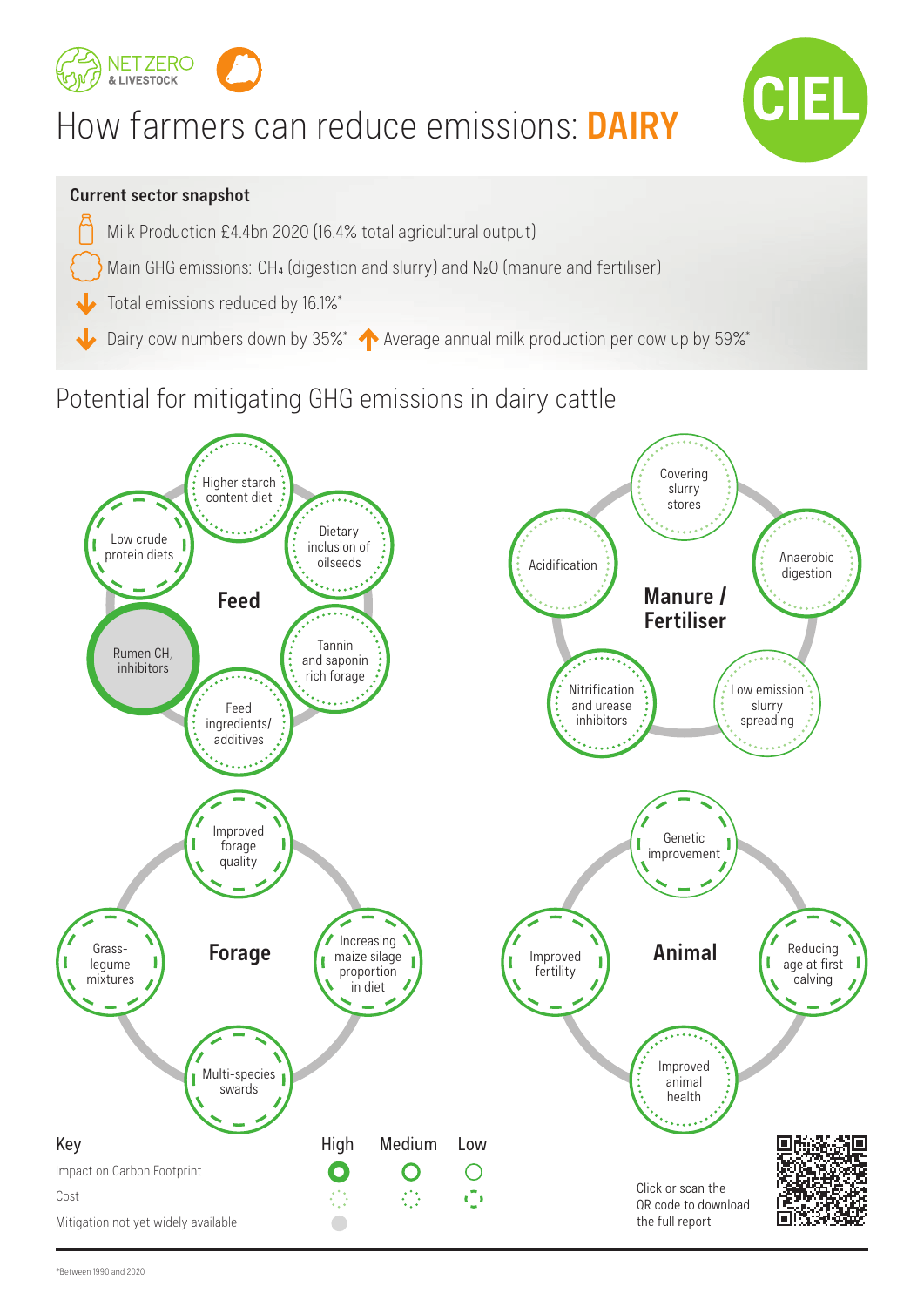# Putting it to the test: Lower-yielding, spring calving dairy herd

Using real farms to calculate emissions generated by specific scenarios that are indicative of the potential savings available in the sector.

### **Farm facts**

- > 203.5ha grazing platform
- > 394 crossbred cows
- > Yielding 5267 l/cow at 4.50% butterfat and 3.67% protein
- > Age at first calving: 24 months
- > Stocking rate: 2.64LU/ha
- > 242kg N/ha fertiliser

### **Mitigations modelled**



| Mitigation                                                                                                                                                 | Carbon footprint<br>(kg CO <sub>2</sub> -eq/kg milk) | % Change |
|------------------------------------------------------------------------------------------------------------------------------------------------------------|------------------------------------------------------|----------|
| <b>Baseline</b>                                                                                                                                            | 1.46                                                 |          |
| Sale of surplus followers and improved grassland; released land used for forestry                                                                          | 1.20                                                 | $-17.8%$ |
| Application of fertiliser amendments protected urea and $N2O$ inhibitors                                                                                   | 1.42                                                 | $-2.7%$  |
| Inclusion of legumes in grassland                                                                                                                          | 1.34                                                 | $-8.2%$  |
| Employing methane inhibitor at 30% effectiveness                                                                                                           | 1.25                                                 | $-14.4%$ |
| <b>Combined effect</b><br>(Sale of surplus followers + improved grassland + dietary methane inhibitor<br>@30% effective + released land used for forestry) | 1.00                                                 | $-31.5%$ |



The combined effect of the dietary inhibitor, selling surplus heifers, plus improved grassland productivity along with forestry sequestration resulted in a 31.5% reduction in associated carbon footprint.

#### **Baseline emissions**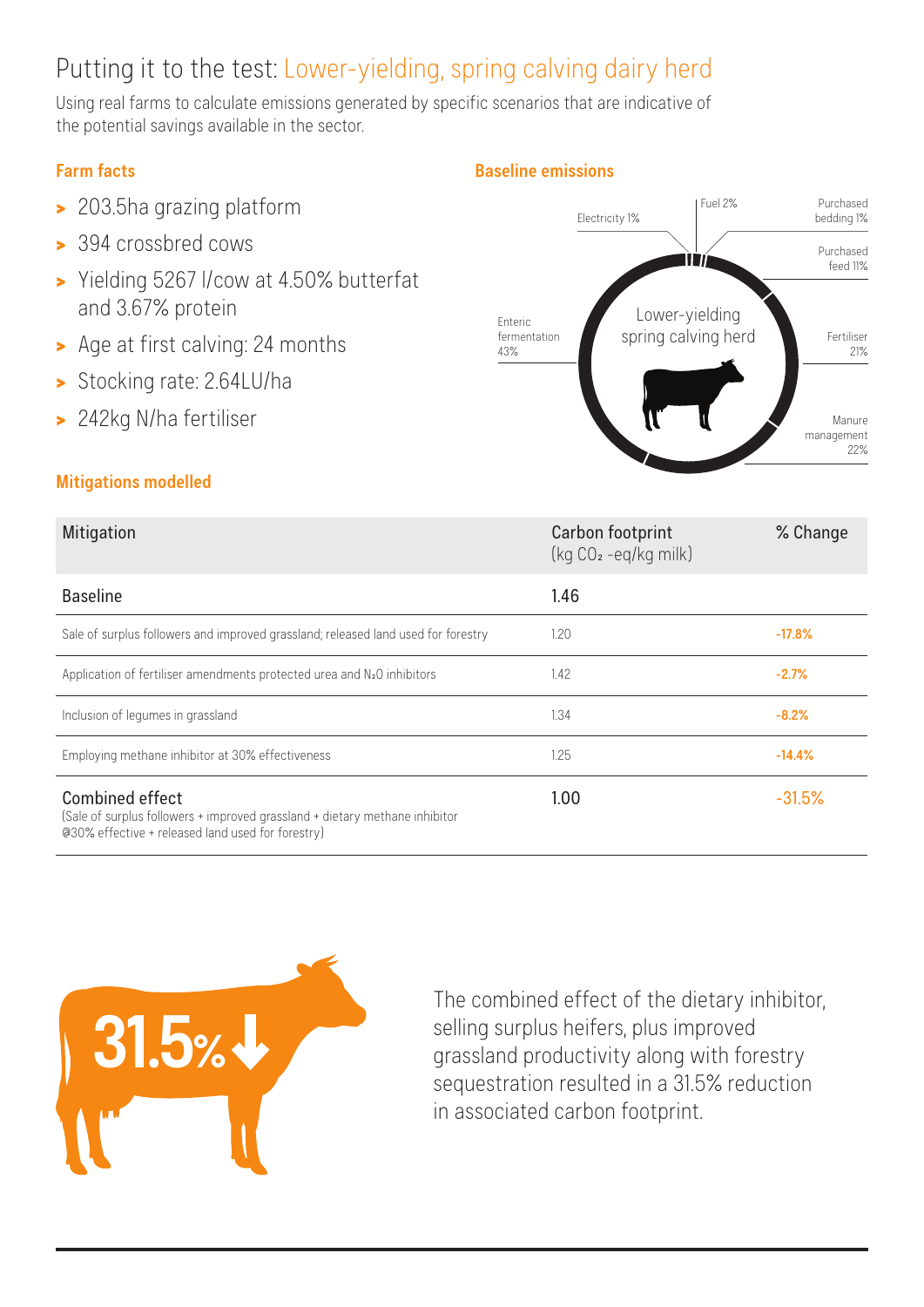# Putting it to the test: Higher-yielding, indoor dairy herd

Using real farms to calculate emissions generated by specific scenarios that are indicative of the potential savings available in the sector.

### **Farm facts**

- > 251.6ha grazing platform
- > 410 Holstein cows
- > Yielding 10377 l/cow at 3.49% butterfat and 3.24% protein
- > Age at first calving: 25 months
- > Stocking rate: 2.27LU/ha
- > 159kg N/ha fertiliser

### **Mitigations modelled**

### Mitigation Carbon footprint (kg CO2 -eq/kg milk) % Change Baseline 1.18 Reducing age at first calving from 25 to 24 months; released land used for forestry 1.12 **-5.1%** -5.1% Application of fertiliser amendments protected urea and N<sub>2</sub>O inhibitors 1.15 1.15 **1.15** 1.15 **-2.5%** Inclusion of legumes in grassland **1.14** -3.4% Employing methane inhibitor at 30% effectiveness 1.01 **-14.4%** Combined effect (Reducing age cows first calf + dietary methane inhibitor 0.98 - 16.9%

@30% effective + released land used for forestry)



Improving age at first calving and use of a dietary methane inhibitor (30% effective) along with forestry sequestration resulted in a 17% reduction in emissions and associated carbon footprint in a high-yielding indoor dairy herd.

### **Baseline emissions**